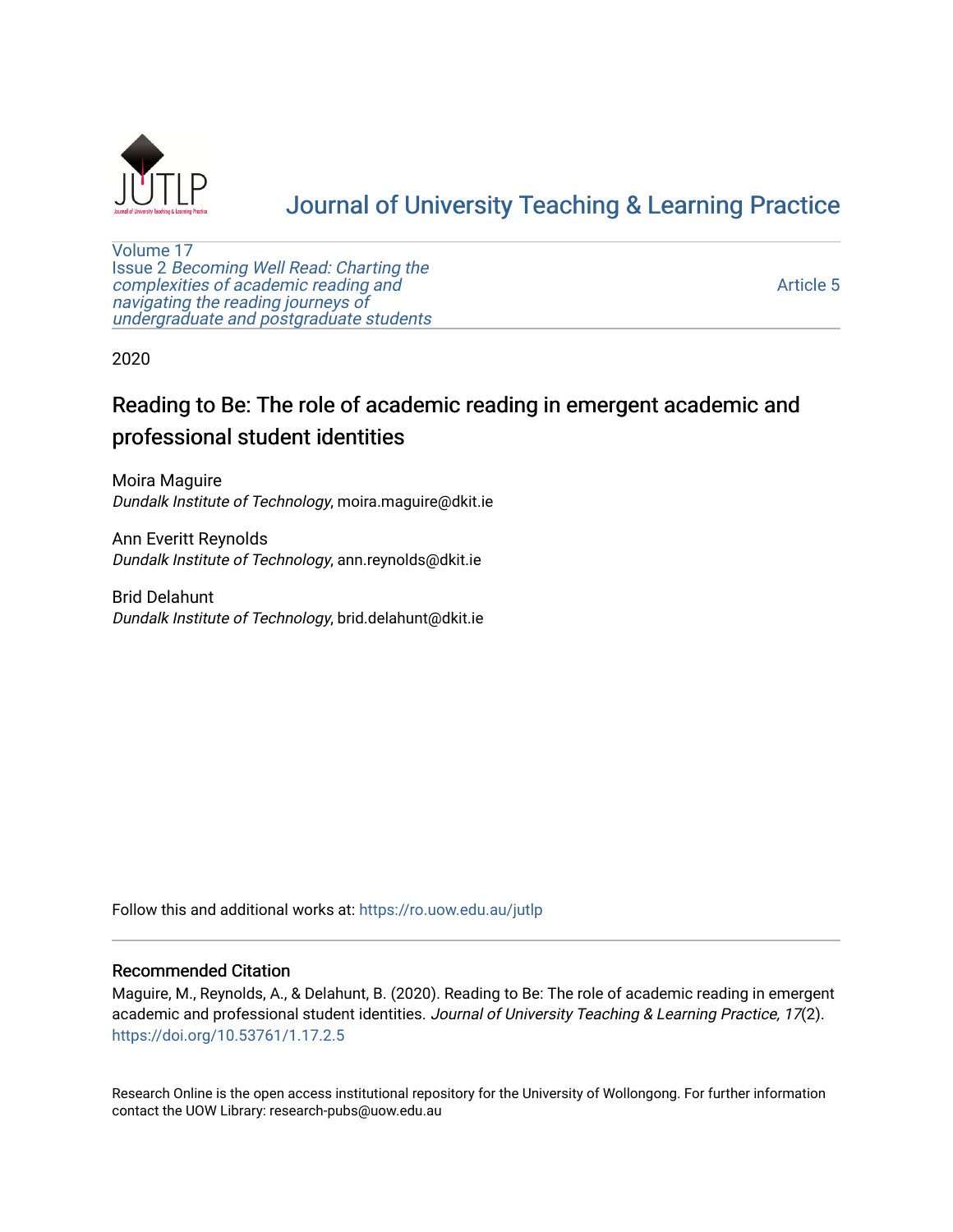### Reading to Be: The role of academic reading in emergent academic and professional student identities

### Abstract

Despite the widespread acknowledgement of the importance of academic reading, much research tends to focus on academic writing. The role of academic writing in the development of academic and professional identities is generally accepted. In contrast, the role of academic reading has been less visible in the literature, and when discussed, it tends to be conceptualised as a generic skill.

In this paper, we explore the role of reading in emergent academic identities in undergraduates. We reflect on research with our own Nursing and Midwifery students that highlighted the role of reading in the development of 'writing capital.' Drawing on this and wider evidence we explore how, through academic reading, students begin to recognise, and then participate in the scholarly conversations that construct knowledge within disciplines. We argue that academic reading, like academic writing, is a complex ongoing process that involves multiple transitions, rather than a skill that can, and should, be mastered early on. We contend that educators need to consider how and where academic reading is addressed within academic programmes. Moreover, we suggest ways to make room for it within our curricula and engage students in conversations about the nature of scholarship within their disciplines.

#### Keywords

Academic literacies, academic reading, critical thinking, professional identity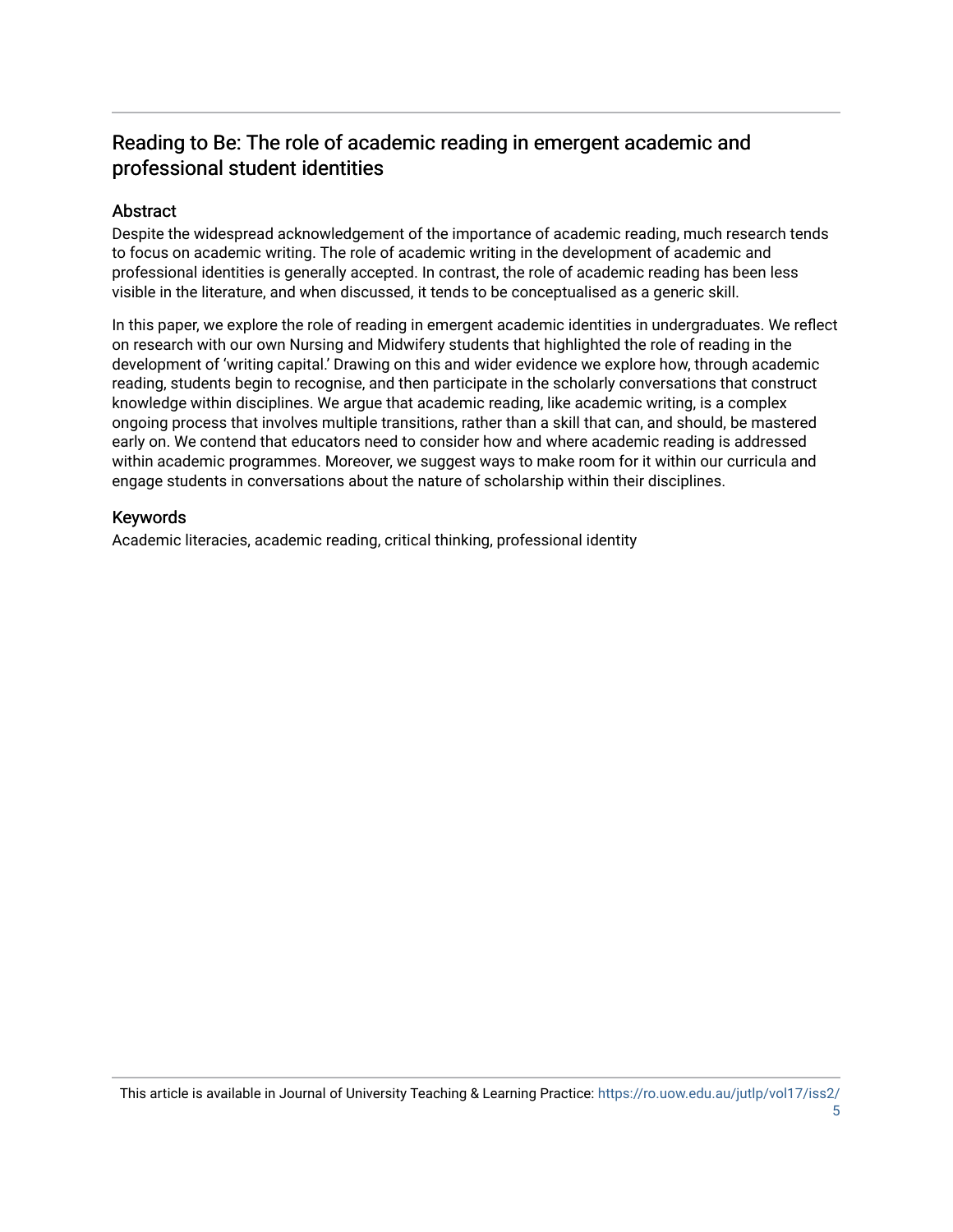

# [Journal of University Teaching & Learning Practice](https://ro.uow.edu.au/jutlp)

[Volume 17](https://ro.uow.edu.au/jutlp/vol17) Issue 2 [Becoming Well Read: Charting the](https://ro.uow.edu.au/jutlp/vol17/iss2) [complexities of academic reading and](https://ro.uow.edu.au/jutlp/vol17/iss2)  [navigating the reading journeys of](https://ro.uow.edu.au/jutlp/vol17/iss2) [undergraduate and postgraduate students](https://ro.uow.edu.au/jutlp/vol17/iss2)

[Article 5](https://ro.uow.edu.au/jutlp/vol17/iss2/5) 

2020

## Reading to Be: The role of academic reading in emergent academic and professional student identities

Moira Maguire Dundalk Institute of Technology, moira.maguire@dkit.ie

Ann Everitt Reynolds Dundalk Institute of Technology, ann.reynolds@dkit.ie

Brid Delahunt Dundalk Institute of Technology, brid.delahunt@dkit.ie

Follow this and additional works at: [https://ro.uow.edu.au/jutlp](https://ro.uow.edu.au/jutlp?utm_source=ro.uow.edu.au%2Fjutlp%2Fvol17%2Fiss2%2F5&utm_medium=PDF&utm_campaign=PDFCoverPages) 

#### Recommended Citation

Maguire, M., Reynolds, A., & Delahunt, B. (2020). Reading to Be: The role of academic reading in emergent academic and professional student identities. Journal of University Teaching & Learning Practice, 17(2). [https://ro.uow.edu.au/jutlp/vol17/iss2/5](https://ro.uow.edu.au/jutlp/vol17/iss2/5?utm_source=ro.uow.edu.au%2Fjutlp%2Fvol17%2Fiss2%2F5&utm_medium=PDF&utm_campaign=PDFCoverPages) 

Research Online is the open access institutional repository for the University of Wollongong. For further information contact the UOW Library: research-pubs@uow.edu.au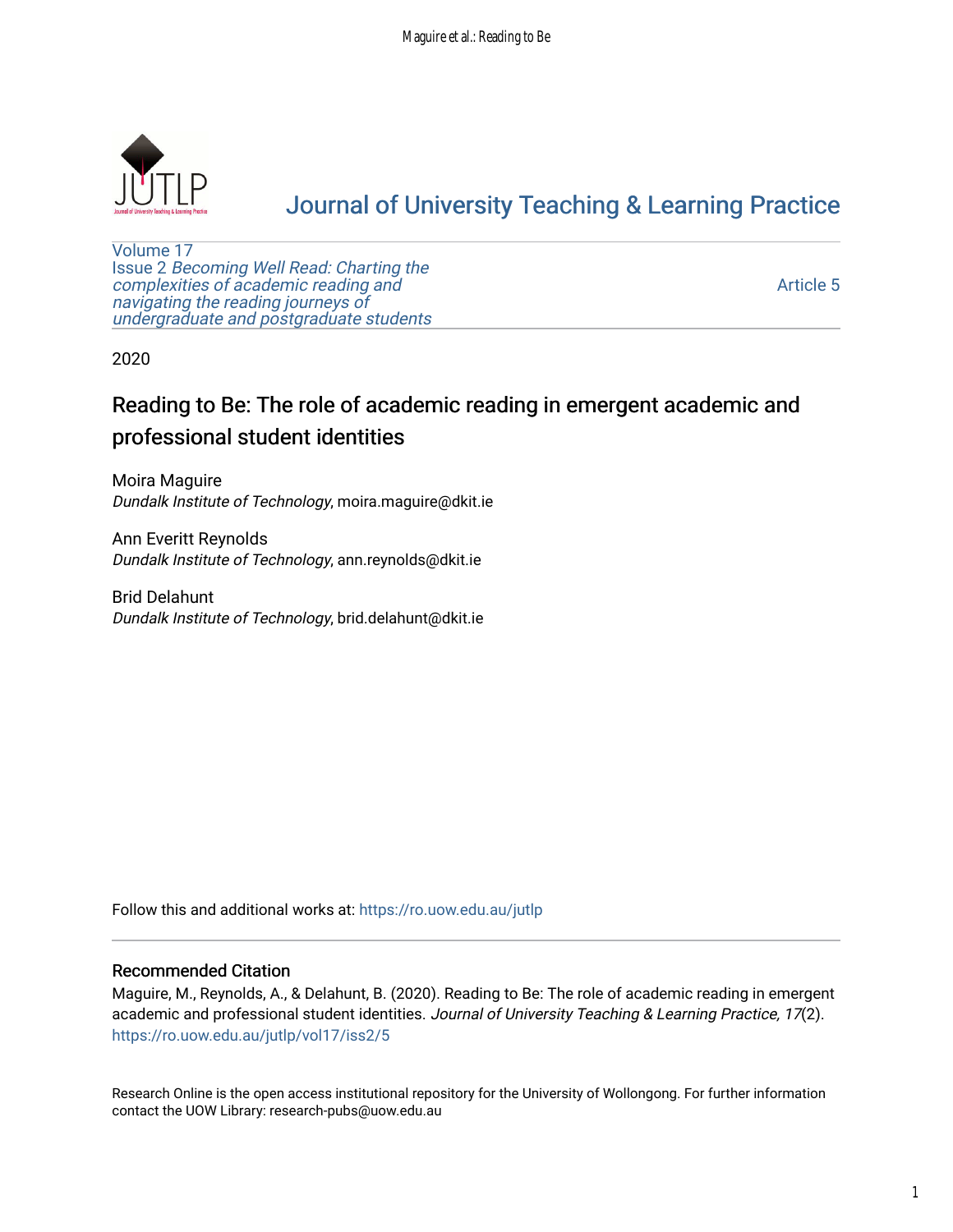### Reading to Be: The role of academic reading in emergent academic and professional student identities

#### Abstract

Despite the widespread acknowledgement of the importance of academic reading, much research tends to focus on academic writing. The role of academic writing in the development of academic and professional identities is generally accepted. In contrast, the role of academic reading has been less visible in the literature, and when discussed, it tends to be conceptualised as a generic skill.

In this paper, we explore the role of reading in emergent academic identities in undergraduates. We reflect on research with our own Nursing and Midwifery students that highlighted the role of reading in the development of 'writing capital.' Drawing on this and wider evidence we explore how, through academic reading, students begin to recognise, and then participate in the scholarly conversations that construct knowledge within disciplines. We argue that academic reading, like academic writing, is a complex ongoing process that involves multiple transitions, rather than a skill that can, and should, be mastered early on. We contend that educators need to consider how and where academic reading is addressed within academic programmes. Moreover, we suggest ways to make room for it within our curricula and engage students in conversations about the nature of scholarship within their disciplines.

#### Keywords

Academic literacies, academic reading, critical thinking, professional identity

This article is available in Journal of University Teaching & Learning Practice: [https://ro.uow.edu.au/jutlp/vol17/iss2/](https://ro.uow.edu.au/jutlp/vol17/iss2/5) [5](https://ro.uow.edu.au/jutlp/vol17/iss2/5)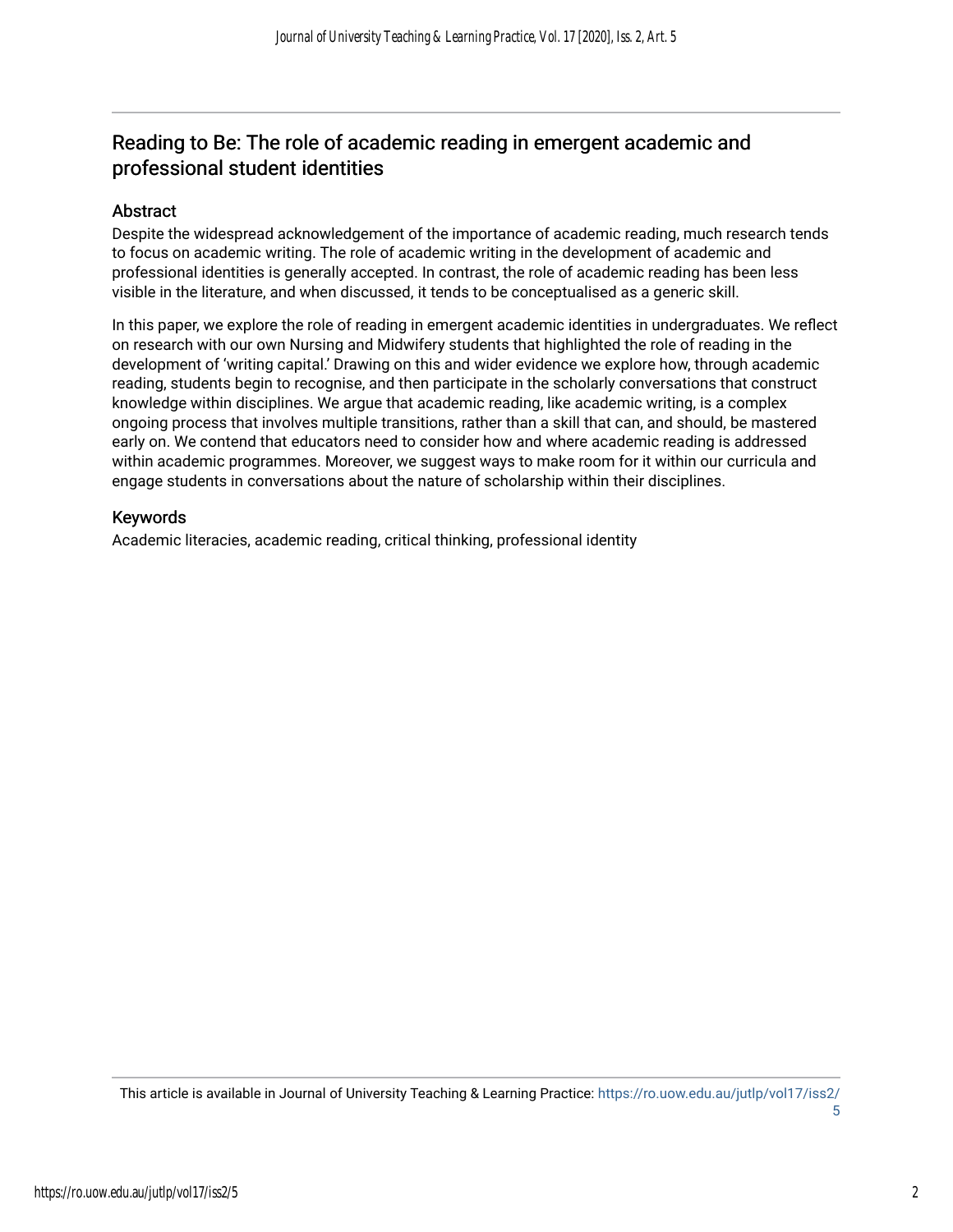#### **Introduction**

The importance of academic literacy practices and their impact on academic success is well recognised, however while academic writing is often the focus of both inquiry and intervention, academic reading is relatively unexplored. In research on our students' academic writing development, we have been struck by how inter-twined academic writing and reading are. In this paper, we draw on a re-analysis of a small body of qualitative data from a study of our students' development of authorial identity to explore the role of reading in emergent academic and professional identities.

Academic reading is different from everyday reading: it is focused, complex, challenging and discipline-specific (Faizah 2004; Sengupta 2002). It is integral for academic development and research shows a strong correlation between reading proficiency and success in undergraduates (Brost & Bradley 2006; Cherif et al. 2014; Fatiloro Oluwayemisi et al. 2017). There is an expectation by academics that students will 'immerse' themselves "…in the culture of the discipline…" (Hermida 2009, p. 21), and engage with a large number of assigned readings often from discipline experts. Students who meet these expectations tend to actively participate in class discussions and write well (Lockhart & Soliday 2016; Sappington, et al. 2002). Conversely, researchers agree that lack of engagement in reading is associated with poorer academic performance and development (Bharuthram 2012; Ngwenya 2010).

#### **The Academic Literacies Model**

The Academic Literacies model (Lea & Street 2006) has been particularly influential. It has drawn attention to reading and writing as social practices, situated within disciplines, institutions and learners' lives. The model acknowledges "…both epistemological issues and social processes including power relations among people, institutions and social identities" (Lea & Street 2006, p. 369). The academic literacies model has included a strong focus on practice rather than text (Horner 2013), however, work under this umbrella has been primarily concerned with writing rather than reading or other discourse practices (Lillis & Scott 2007, p. 7). Despite the widespread acknowledgement of the importance of academic reading, comparatively little attention has been paid to reading (Young & Potter 2013, pp. 2-3).

A small body of work has explored reading from the perspective of academic literacies (Mann 2000, pp. 297-317) and other work has begun to explore multimodal practices, including those mediated by digital technologies (Lillis & Scott 2007). Mann's work is particularly interesting in exploring the meaning reading has for students. She presented case studies of four undergraduate students. Her findings demonstrated the complexity of academic reading, linked, not only to how students perceive a reading task, but how they see reading in general and what it means, to them, to be a student. Her findings showed that, unlike the largely private activity of reading for pleasure, academic reading is made public through writing. This was experienced as potentially threatening by some students. Further, academic reading, unlike reading for pleasure, is 'work', done to satisfy external demands rather than internal needs. This has significant implications, making academic reading a much more problematic experience than reading for pleasure.

Other work also suggests that the private nature of reading contributes to its relative invisibility. While academic reading and writing are fundamentally interwoven discourse practices, for students, academic writing becomes public, to at least some extent, as it is read. Given the dominance of written assessment in many higher education systems this means that writing is made public and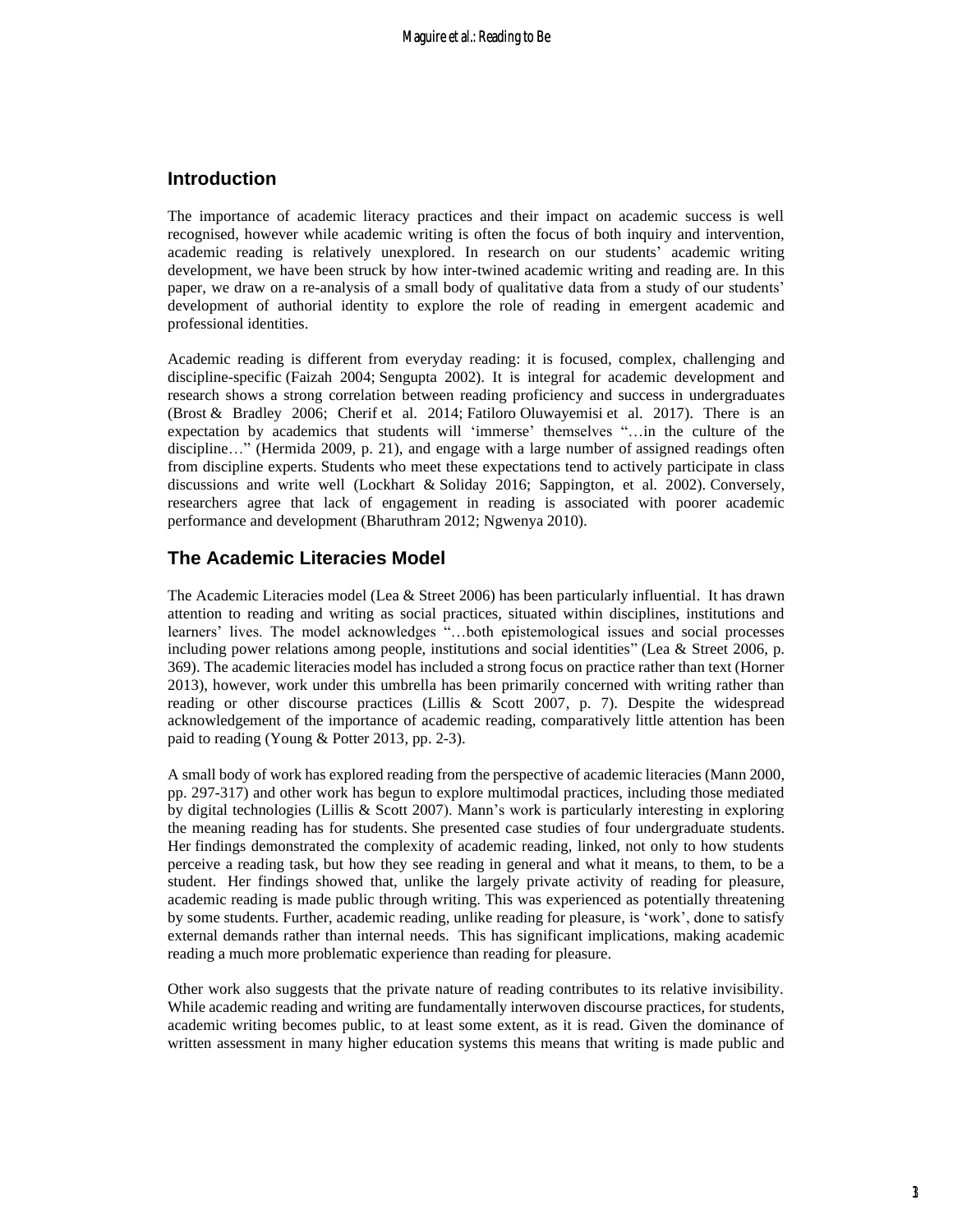contributes to evaluation in a way that reading does not. Hill and Meo (2015, p. 854) argue that "...academic reading tends to be misrecognized: firstly, as a self-evident or 'natural' precursor to writing; and secondly, as an essentially individual phenomenon". This invisibility means that reading tends to be viewed as a cognitive activity rather than understood, like academic writing, as a social process.

#### **Academic reading is challenging**

The invisibility of reading is of concern as it is clear that many students find it challenging and underestimate its importance (Lei et al. 2010; Sappington et al. 2002). New, unfamiliar, academic demands are recognised as an exacting aspect of the transition to higher education for many students. Students are expected to engage in a range of complex discourse practices, including reading, that require sustained effort and practice. There is often an assumption that students are prepared for this engagement, particularly in reading. However, this assumes a congruency between the literacy habits that the students have and those that they are expected to acquire. This congruency does not always exist (Hill & Meo 2015). Although lecturers may assume that students are ready-made readers and that reading skills develop naturally (Douglas et al. 2015, p. 255), evidence indicates that this is not the case for many.

Students do not always complete the reading required. Several studies have demonstrated this (Aagaard et al. 2014; McMinn et al. 2009), with Berry et al. (2011, pp. 36-37) reporting that only approximately 20–30% of undergraduate students did so. Evidence suggests that there are four primary reasons why students do not engage with required reading: 1) unpreparedness, 2) lack of motivation, 3) time constraints, and 4) an underestimation of reading's importance. Students that feel unprepared may give up when faced with challenging texts (Brost & Bradley 2006; Lei et al. 2010; Ryan 2006). Conversely, Chong (2016, pp. 20-21) suggests that non-engagement with academic reading among undergraduates may be a matter of choice – students may prioritise other demands on their time. Many students cope with significant demands in terms of work, travel and caring responsibilities. This has a direct impact on the time they have available to engage in reading (Berry et al. 2011; Perna 2010). Motivation may also be a factor. For example, extrinsically motivated students are more likely to engage with assigned readings if they are associated directly with course work and a grade (Lei et al. 2010; Marchant 2002; Ryan 2006). Lecturers who make their subjects interesting can promote students' interest in reading (Hoeft 2012, p. 9). Furthermore, motivation to read is increased if the reading reinforces the reader's concept of self. Alternatively, if the reading challenges identities, or if the risks seem higher than the potential benefit, then perseverance is less likely (Klauda & Wigfield 2012; Schwanenflugel & Knapp 2016).

Academic reading in a discipline is a complex social practice that requires both effort and practice. As Bhrathrum and Clarence (2015, p. 44) point out, this process is likely to be much faster and more straightforward for those students for whom the new literary practices are familiar or congruent. This is particularly true as, just as is the case with academic writing, academic reading expectations are often tacit and difficult to articulate, highlighting the need for more explicit support and instruction. Further, these new literacy practices may explicitly conflict with existing identities and be experienced as alienating (e.g. Ivanič 1998). For example, South African research draws attention to tensions between academic literacy practices and racial identities (O'Shea, McKenna & Thomson 2019, p. 7) and the privileging of English as the language of the academy (Hill & Meo 2015, p. 849). However, research also suggests that even when new literacy practices challenge existing identities, they are not always experienced as alienating and may be embraced (Everitt-Reynolds, Maguire &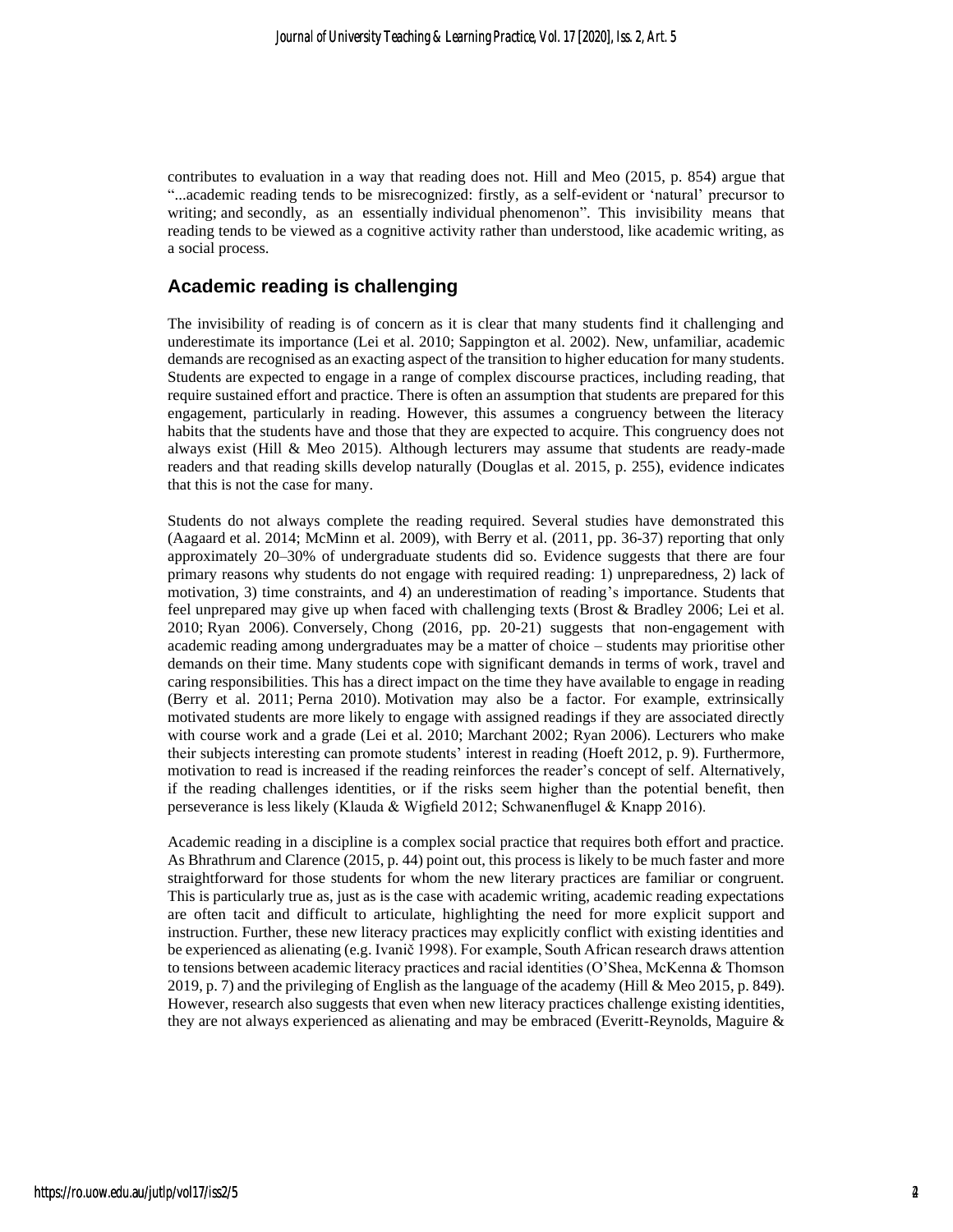Delahunt 2018; Tapp 2014). Taken together, this evidence points to complex relationships that merit further exploration.

#### **Academic literacies and disciplinary identity.**

Academic writing plays a key role in the development of an academic identity and is a fundamental aspect of becoming a student. As Wingate (2007, pp. 394-395) argues, 'learning to learn' in higher education involves understanding the construction of knowledge within a discipline. Students use writing to demonstrate their positions with respect to discipline specific knowledge and norms (Hyland 2012; 2015; Lancaster 2016; Nelson & Castelló 2012). However, the relative lack of attention to the role of reading in this is surprising as students generally write about their reading. Indeed, both reading and writing impact identity in intertwined ways. As Park and Schallert (2019, p. 2) point out "The writing process shapes authors' identities and the produced text influences readers' identity formation". Yet reading tends to be viewed as a generic skill (Bharuthram & Clarence 2015, p. 48) rather than a disciplinary discourse practice, worthy of both instruction and enquiry.

Despite the relative lack of research, evidence does support the notion that academic reading plays an important role in the construction of a disciplinary identity. For example, Park and Schallert (2019) analysed the role of disciplinary discourse practices in the development of professional identities among graduate educational psychology students. Students at different stages in their studies were interviewed, some twice, about specific discourse practices, including academic reading, and the impact of these on their professional identities. The findings strongly supported the notion that disciplinary discourses are key tools used in the development of a professional identity. Those students earlier in their studies emphasised reading while those at a later stage were more focused on writing. Interestingly, this was less true of a minority of students who did not see research as being part of their future professional lives. For these students there was simply less motivation to focus on writing as they did not envisage it playing a major role in their professional futures.

Other research also highlights the importance of academic reading to graduates in their professional lives. Weller (2011) explored new lecturers' readings of higher education research and research in their own disciplines. She found that the lecturers' responses to the texts were framed by their own academic identities. These determined how they positioned themselves in relation to the texts. She makes the point that, in terms of professional development, reading is generally more important than writing. Discussing new lecturers, she highlights the importance of a scholarly approach to teaching. Those adopting this approach use the pedagogical literature to enhance their own teaching practice, but they do not necessarily write about it and indeed, even if they do, writing is secondary to the main goal of practice improvement. Although Weller was concerned with academic staff, the same is true of professional development in most fields. Reading is undertaken to inform and enhance professional practice – this is the basis of evidence-based practice. This kind of reading is explicitly recognised and 'counted' in many continuing professional development frameworks and thus is explicitly identified as a central discourse practice within these professions and disciplines. Despite this, reading remains 'taken for granted' and little time is devoted to supporting students to read critically within their disciplines (Bharuthrum & Clarence 2015, pp. 52-53) even though academic reading will be an important aspect of future professional practice for many of them.

In the next section, we draw on research with our own Nursing and Midwifery students to reflect on some of the ways in which academic reading impacts on the development of academic and emerging professional identities. This study was ethically approved by the DkIT School of Health and Science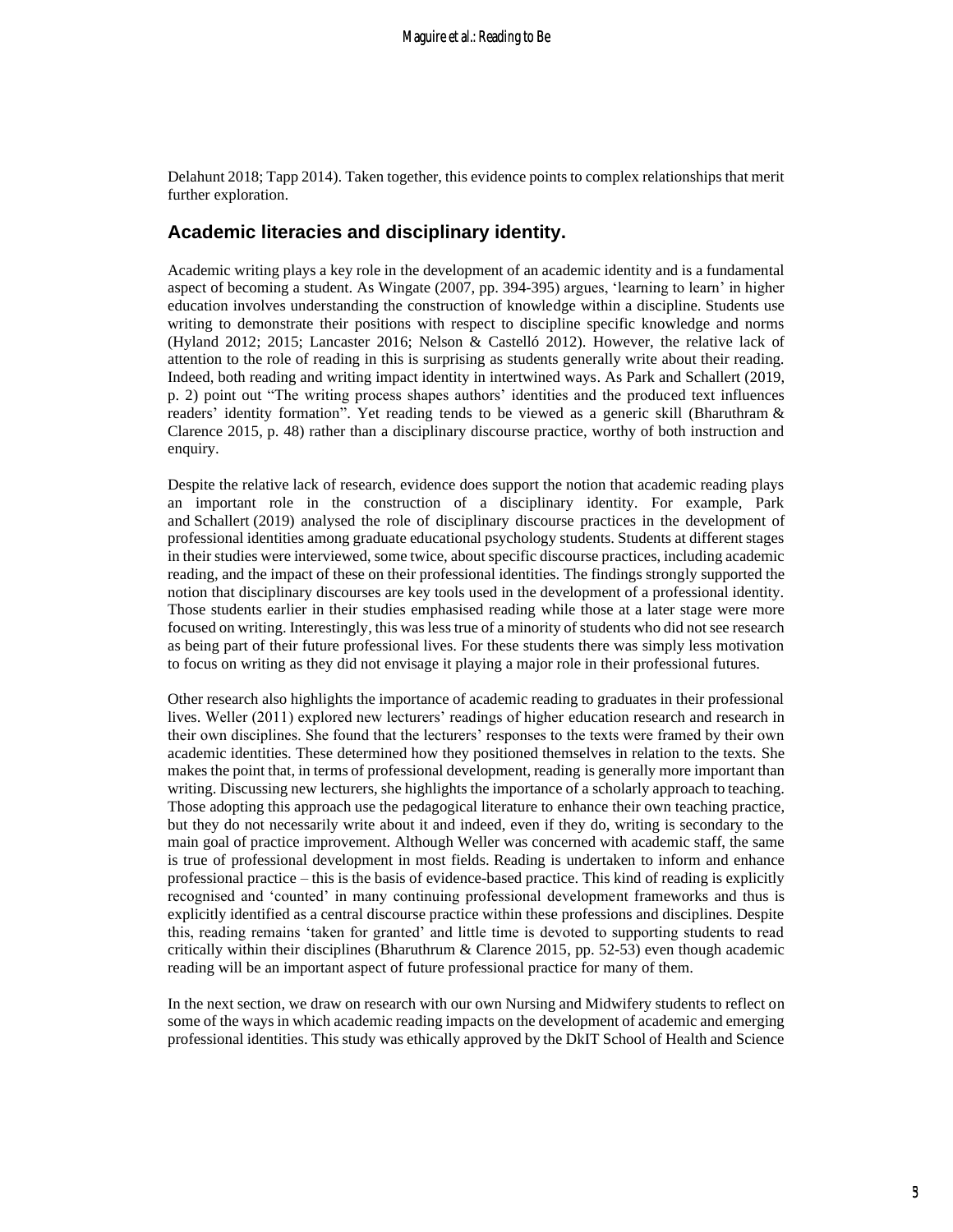Ethics Committee. This research explored the development of authorial identity and has previously been reported in full (Everitt-Reynolds, Maguire & Delahunt 2018). It was based on interviews with 13 undergraduate students (drawn from years 1 to 4) of Nursing, Midwifery and Health Studies programmes. The semi-structured interviews explored students' perceptions of themselves as authors and their views and opinions of academic writing. They were asked to reflect retrospectively on their academic writing experiences through the course of their studies. These interviews were analysed using thematic analysis following Braun and Clarke's (2006) six step framework. The original findings demonstrated that reading is a significant enabler for our students and contributes meaningfully to the development of what we term 'writing capital'. This writing capital allows students to demonstrate their competence as emerging health professionals in line with disciplinary expectations.

Writing rather than reading was the focus of the original study, which identified 'writing capital' as a key theme. As reading emerged as a significant enabler of this 'writing capital', we sought to explore this in more depth, specifically focusing on the contribution of reading.

In this paper we report on a re-analysis of a sub-set of the original transcripts, that explores the contribution of reading to the development of writing capital. This is in keeping with Ruggiano and Perry's (2019, p. 2) assertion that this kind of re-analysis is appropriate when pertinent data emerges in an initial study yet is not the main focus of that study. All 13 original transcripts were reviewed, with specific attention to reading. Following this, 6 were selected for further exploration. These were selected based on rich data in relation to reading and were predominantly drawn from interviews with  $3<sup>rd</sup>$  and  $4<sup>th</sup>$  year Nursing and Midwifery students. These were examined to address the question: how does academic reading contribute to the development of writing capital?

#### **Reading to develop writing capital**

Our original analysis focused on writing and 'identity' in writing. It became very clear that academic reading was central to this process and that, for our students, reading and writing were intertwined. Their reflections on aspects of reading provide a first-hand account of how they evolved from struggling readers and writers to active, engaged and purposeful learners and meaning makers with a deliberate textual identity commensurate with their perceived professional identities. The students generally expressed the view that, although reading and writing are intrinsically linked, in terms of learning, academic reading is the bedrock of writing as without reading they would have little to say.

*'No it's not easy because I think you do improve with time and if you take time and if you, yeah if you take time to read and its practice makes perfect and it does, it does.'* 

*'That's what is fascinating you can actually get better even though it is intimidating...I don't think the writing is really…but the research definitely is …the important thing.'*

'*Reading I think it's your base and that's what actually takes longer. When you have an essay to write or something to deliver you are going to do the writing bit probably at the end but you need to spend a good few weeks to gather…and reading and then you can think about it, you can let it for a while and then…you*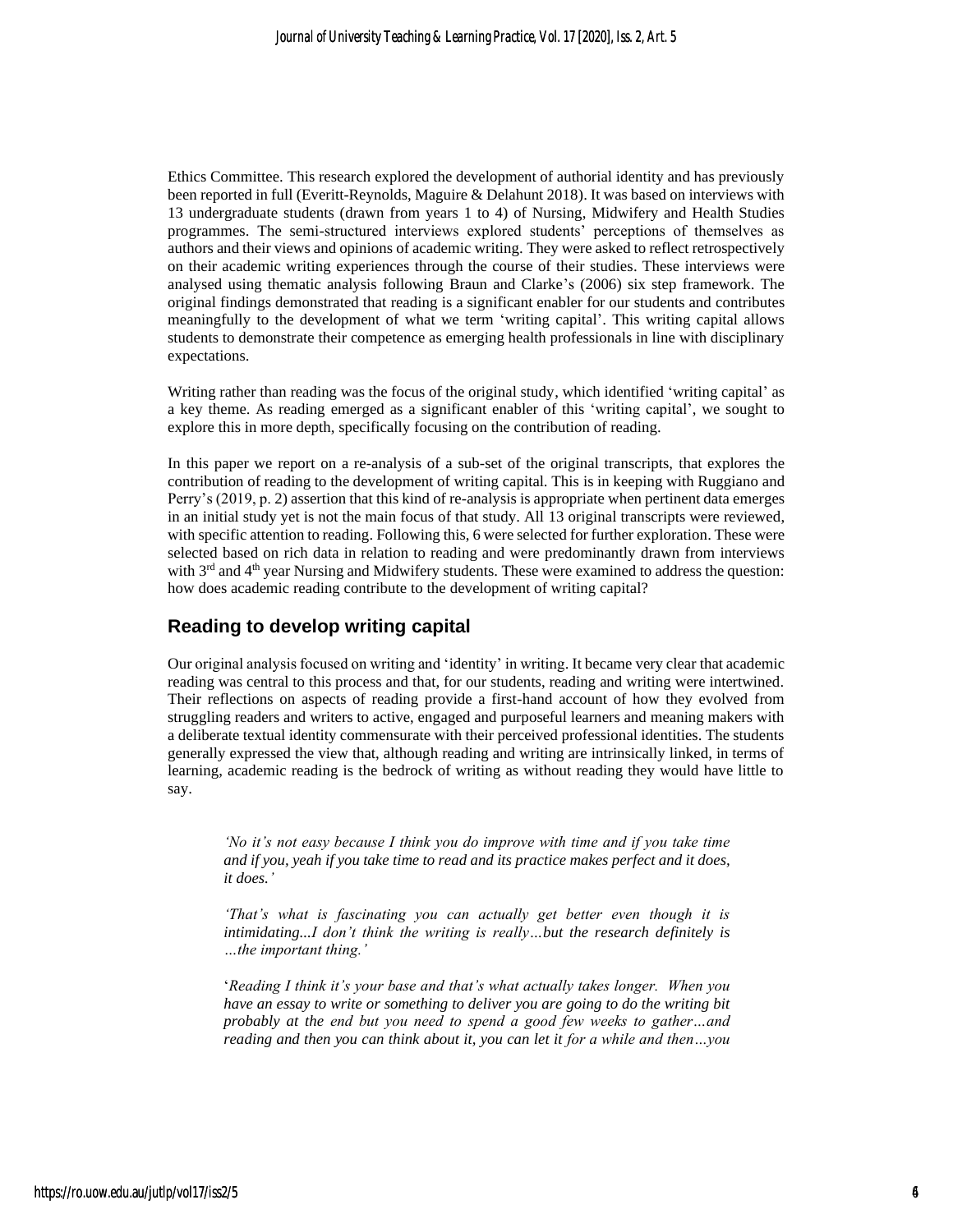*know the way, you will have ideas and stuff and you can come back but I think the reading, the research, I think it's just your foundation because you are not going to write something not having your arguments set up…* '

Students described how getting to 'grips' with reading directly impacted on their writing and learning. Some explained that their writing in the early years was all about describing the literature, but as they progressed they found that they could consciously interact with texts in ways that resulted in new understandings, learning and progress in writing. Our original analysis identified this as perhaps the important component of the development of 'writing capital'. Better engagement with reading was supported by enhanced self-regulation as students learned to manage meeting their academic demands more effectively. A further factor was feedback on their writing, however this is outside the scope of this paper and we have discussed this elsewhere (see Everitt-Reynolds et al. 2018).

'*When I'm reading something I do two things. Not only do I take the idea from this thing I read but I also watch how the text is actually constructed and how things are linked together. That means I watch as well the skeleton of the things I'm reading itself and I take ideas from that. You get used to the …. the structure of the phrase, the wording, everything is just you understand better as well, you understand the point. It's very linked like your understanding, your reading and your writing is actually very linked*.'

For these students, their progress in writing was best understood in terms of the development of their critical reading and thinking skills. This development involved a shift from passive reading to actively interacting with texts and questioning the contributions of these to disciplinary knowledge, their inherent biases and argumentative stances. As with writing, this process was complex and continuously negotiated throughout their studies.

'*My confidence has grown in what sort of research to read and where to get it from and being able to recognise what could be an argument in that… what I mean about this critical analysis that I could say, Well this person's definitely veering down this road, so great I've got that. Then I'll see something else and I'll say, Oh this person's veered down that road the opposite road to the other one. So my confidence has grown now*'.

*'I suppose you're taking information and you're weighing up what's good and what's bad, what's relevant and what's not relevant'.*

*'I'm making sure that every piece of research that I'm reading, if there's something in that piece of research… I would be jotting down on a piece of paper what I want to take out of it …'*

By their final year, many of these students had developed a clear sense of themselves as writers with something to say. This was closely aligned with choices they made in their reading and writing. Students described how, for them, their authorial identity was intrinsically linked to the literature they chose to present and discuss in their writing. Such decisions were guided by their critical reading and thinking. Of significance, they presented relevant readings in a considered yet neutral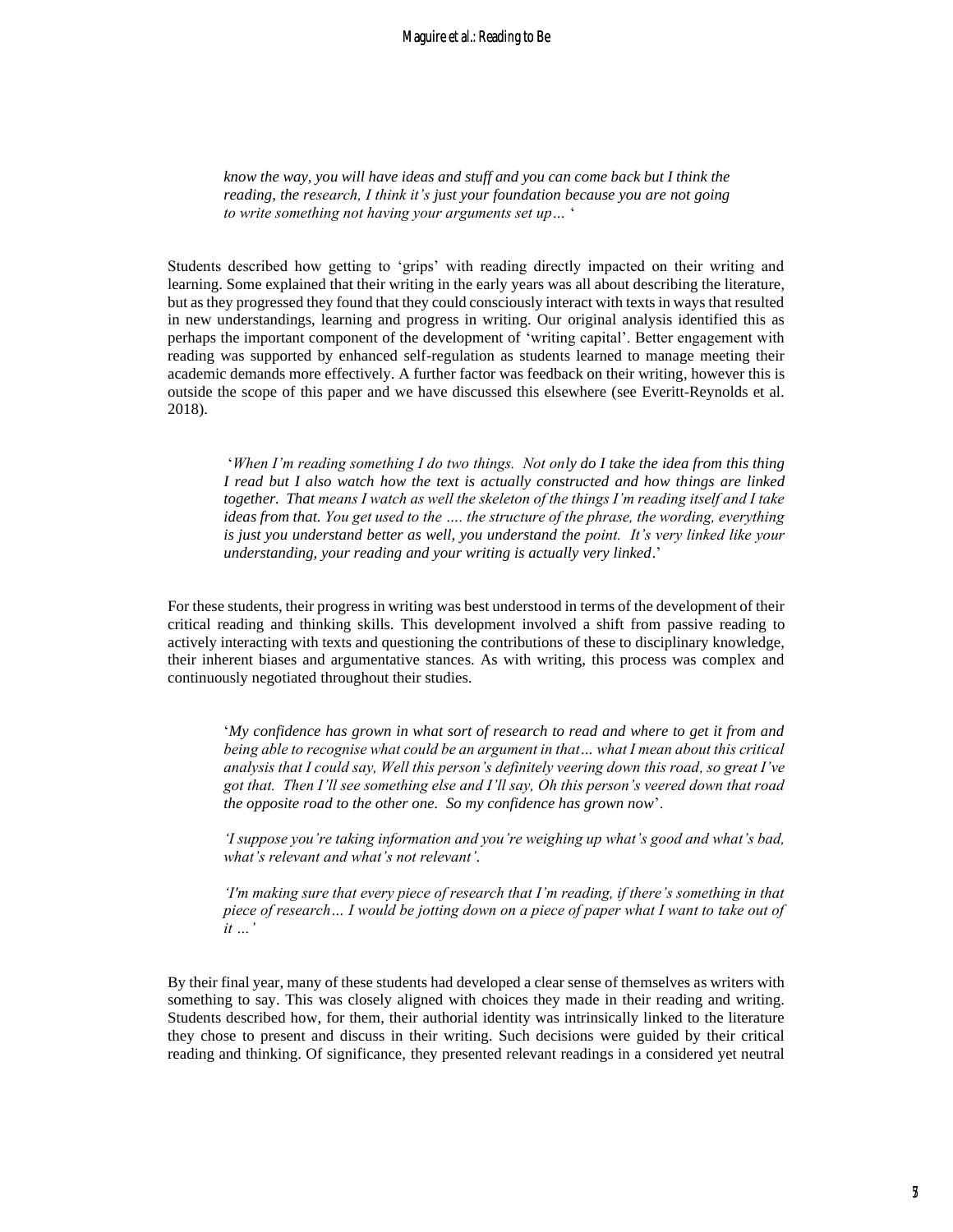manner. In this, they demonstrated knowledge of disciplinary specific topics while deliberately choosing to remove *the self* from their writings, congruent with disciplinary expectations. This is how reading and writing were used to construct their professional identities.

'*Like from reading it and from seeing what I had taken from the literature, what I had taken from the literature would be what I deem to be important. It's what I want to say about the literature...'*

*'…when the reader reads my work, the research that they are reading is the research that I've decided to give them to read, because most of the subjects that you decide to write or that you will be writing about there will be hundreds of articles out there about them, good and bad… So I suppose I am … there is a part of me in it, in so much as those are the pieces of research that I have chosen for you…'*

These students also highlighted the symbiotic relationship between the development of professional identities and their academic reading. Their professional identities were based on their internalisations of what it means to be a practicing nurse or midwife and their experiences and expectations of how they currently, and will in future, inhabit and negotiate this space. Most of their reflections reveal that, for our undergraduates, the notion of the evidence-based practitioner had become firmly ingrained in their belief system and ongoing and sustained readings are a fundamental part of this.

'*I suppose maybe I'm looking at it more from a professional point of view, from a nursing point of view, … I'm looking at it [*reading*] now as if I'm part of this'*

'*Well you have to be able to read... like you have to be able to develop points, you have to be able to understand what's new in the literature because especially with nursing there's always new guidelines; new protocols; new ways of doing things so you have to go back reflect on all that and then use those new points. There's no point in getting a book that's from the 90's or the early 2000 - 2001 because things would have changed drastically like I'd use an awful lot of articles because I feel the articles are up-to-date and they have relevant information in them.'* 

#### *Emergent identities: The role of reading*

These findings highlight the importance of reading to these students. They echo Krashen (2016, pp. 117) who suggests that we learn to write not by writing itself, but by reading. As students' 'know how' and 'know why 'in terms of reading and writing develop and they get to 'grips' with academic literacy practices, there is a clear shift in terms of both their approaches and understandings. They describe becoming actively engaged in deeper and more meaningful reading and they make purposeful and deliberate choices as a result. de Brun (2019, p. 5) discusses how reading is an active, purposeful and layered processinvolving the reader interacting, making connections and judgements about the text and applying information from other sources to aid understanding. This is analogous to the activities clearly described here with students suggesting that, for them, reading is about the use of judicious analytical skills in the examination of texts, looking at supporting evidence and the strengths and limitations of arguments and counter arguments therein.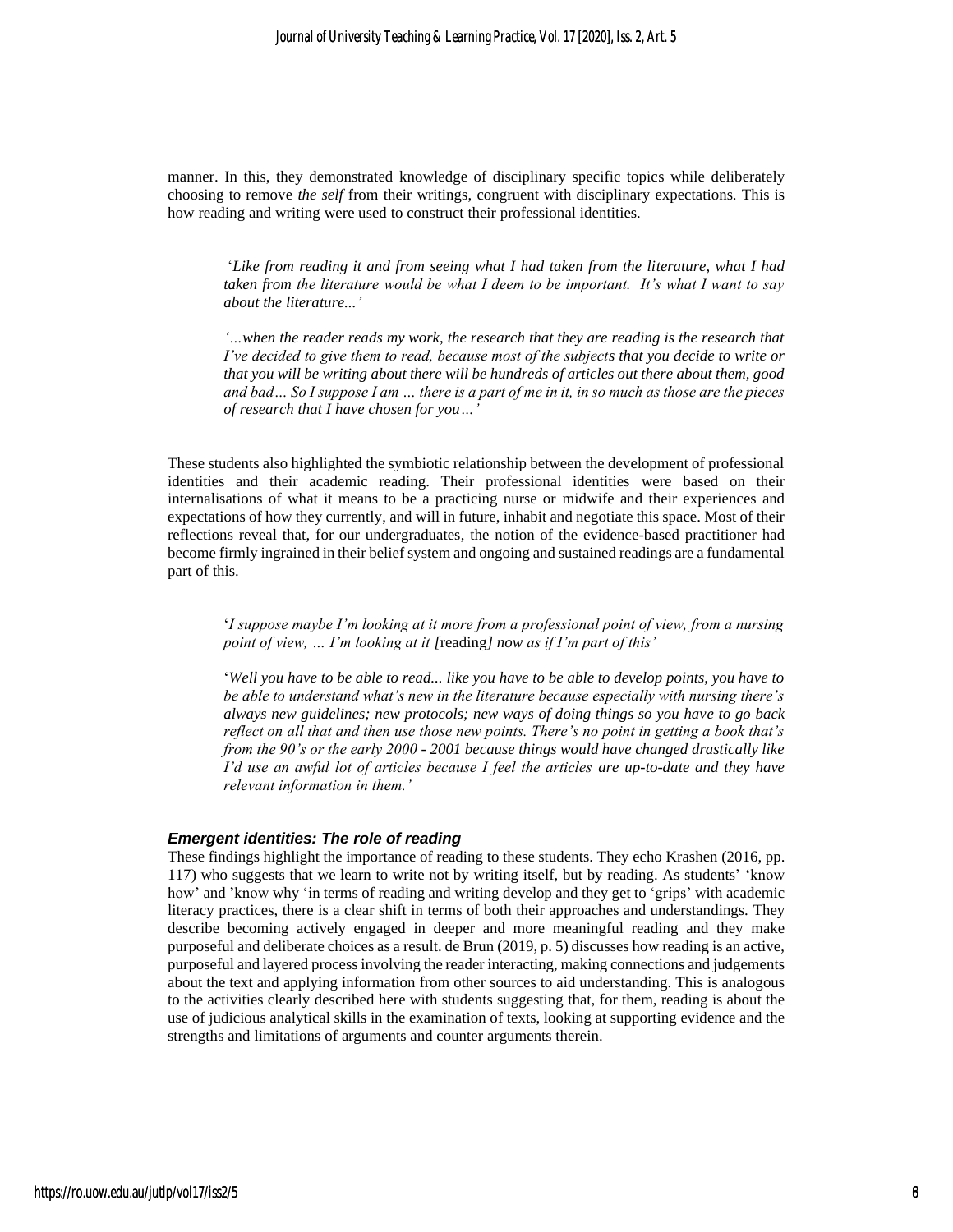From a disciplinary perspective, academic reading plays an important role in enabling students to become familiar with the ways of thinking, being, doing and writing in the discipline (Hermida 2009, p 21). It is evident, that for these students, reading and writing were initially frustrating and challenging. However, with increasing knowledge and confidence they could clearly articulate what they were striving for in their literacy practices. This is very closely aligned with their perceptions of disciplinary academic practices, values and beliefs. As Abegllen, Burns and Sinfield (2019, p. 9) explain, most disciplines have epistemological practices that students need to learn, model and embrace, in order to become full community members. While the role of academic writing in identity construction is well recognised (e.g. Ivanič 1998) academic reading had a significant impact on our students. Moje and Luke (2009, p. 415) ask how does literacy matter to identity and how does identity matter to literacy? It seems that for our students their identity and 'voice' are mediated by what they read and internalise in disciplinary and professional discourse and, in turn, what they craft and produce is mediated by this identity. Hence, as described in their narratives, relevant readings are presented in a considered yet neutral manner with the 'self' deliberately absent. This is how reading and writing are used to construct professional identities that privilege absence over presence and allow our students to demonstrate their competence as evidence-based practitioners.

Taken together, the evidence considered indicates that students can read themselves into 'being' a member of a disciplinary and/or professional community and that this is a complex and gradual process that extends well beyond graduation, to inform professional practice. We have discussed the experiences of some of our own students who have engaged successfully with new discourse practices, however this is not the experience of all students and this has clear implications, both for academic success and future professional identities. With this in mind, the place of reading merits more explicit consideration in our curricula. In the next section we discuss some ways to do this.

#### **Making space for reading in the curriculum**

As we have discussed earlier, the private and somewhat invisible nature of academic reading may lead to it being taken for granted as a skill, rather than viewed as a literacy practice. Making reading more visible and explicit is important in challenging this. An important first step is to engage students in dialogue about literacy practices that interrogates both their expectations and those of their lecturers and of the wider discipline. While it is important that this dialogue starts early, it should not be limited to the early stages of a programme. Evidence clearly indicates that, rather than a skill acquired at an early stage, academic reading, like academic writing, is a complex practice that continues to evolve. It is therefore important that we engage students in ongoing conversations throughout their studies.

In order to support academic reading, an important first step is to examine its place within our curricula. We have previously argued that we must make space for academic writing within our curricula (Delahunt, Maguire, Everitt- Reynolds & Sheridan 2012), however, to be successful this also necessitates making space for reading. An important question, at the level of an individual programme, is, what are the messages, intended and unintended, that our students are getting about reading? A good place to start would be to ask students themselves. As noted earlier, there is a relative paucity of research on academic reading. With some notable exceptions, (e.g. Mann 2000) there is little on students', particularly, undergraduate students', perceptions and experiences of academic reading and its meaning in their lives. More research in this area would illuminate the different approaches students take to their reading and the complex ongoing social processes of reading situated within disciplines and institutions.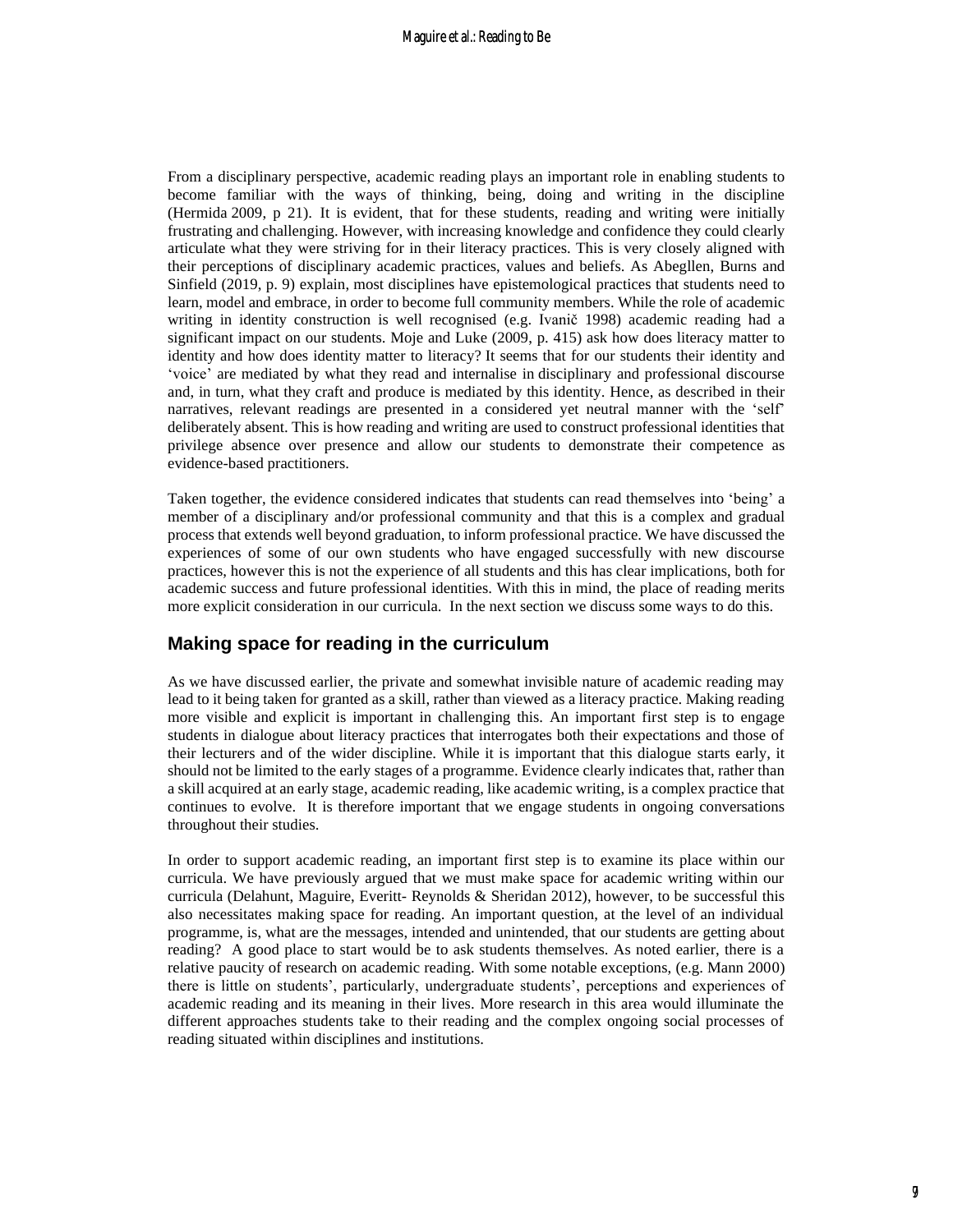Consequently, it is worth considering what making reading 'visible' in the curriculum would look like in practice. Gourlay (2015, p. 406) has argued that contemporary models of 'student engagement' tend to emphasise particular forms of student activity that are interactive and observable, such as group work, interaction with staff and so on in a way that risks constructing solitary thinking, reading and writing as passive or even problematic. Making space for silent reading and thinking explicitly demonstrates that these activities are a valuable part of disciplinary and professional practice. Rhead (2019), inspired by the research on writing retreats (Komhaber et al. 2016; Papen & Thériault 2017), devised and delivered academic reading retreats in order to expose the hidden nature of reading. Such communal reading endeavours could make visible to students the process of reading for identity development and disciplinary learning.

We also need to examine where, when and how academic reading is explicitly addressed in a programme. As noted earlier, lecturers often assume that students enter higher education equipped to read academically. This often means that the 'how' and the 'why' of academic reading are only explicitly addressed, if at all, early in the first-year and/or as part of generic study skills support. Even if academic staff do recognise the need to scaffold academic reading, they may not feel confident to do so. Just as is the case with academic writing, it is often very difficult for academics to make explicit the tacit knowledge of disciplinary specific discourse. Wingate (2019, p. 2) has advocated the development of "…an academic literacy (reading and writing) pedagogy that is capable of transforming the current student support provision…", that draws on the methods and techniques of genre-based approaches in conjunction with the insights offered by the Academic Literacies approach to embed academic literacy support for all students. Another potential model is offered by Writing in the Disciplines (WID) (McLeod 2012, p. 54). This approach, originating in the US, embeds discipline-specific writing instruction into degree programmes (Riedner, O'Sullivan & Farrell 2015, pp. 8-10). A central plank of WID is support for academic staff to integrate the development of writing into their disciplines. This professional development is key to ensuring that staff feel confident and supported in discussing literacy practices within their disciplines. Extending the focus to explicitly consider academic reading would help to build capacity among staff at an institutional level and engage more students.

#### **Conclusion**

The purpose of this paper was to explore the role that academic reading plays in the development of disciplinary and professional identities. This was prompted by our previous work on academic writing and the realization that, although academic reading development is acknowledged as central to the development of 'voice' and identity in writing, it has received considerably less attention in literature than academic writing development.

Certainly, for our students, academic reading was challenging, even frustrating, but with competence and confidence came a definite shift as students sought to consciously and deliberately engage with disciplinary texts in an active and critical manner. By their final year, many had developed a clear sense of themselves as readers and writers: this was evident in the purposeful choices they made in their readings and how this was then portrayed in their writings. In short, for our students their authorial identity was deeply aligned with critical reading and their reading and writing were both instrumental in constructing a professional identity. However, although they could articulate what choices they were making and why, reading still emerged as an onerous and demanding activity. This could largely be due to the fact that many aspects of this interactive and iterative process are invisible and until students are immersed and can internalise disciplinary discourse many implicit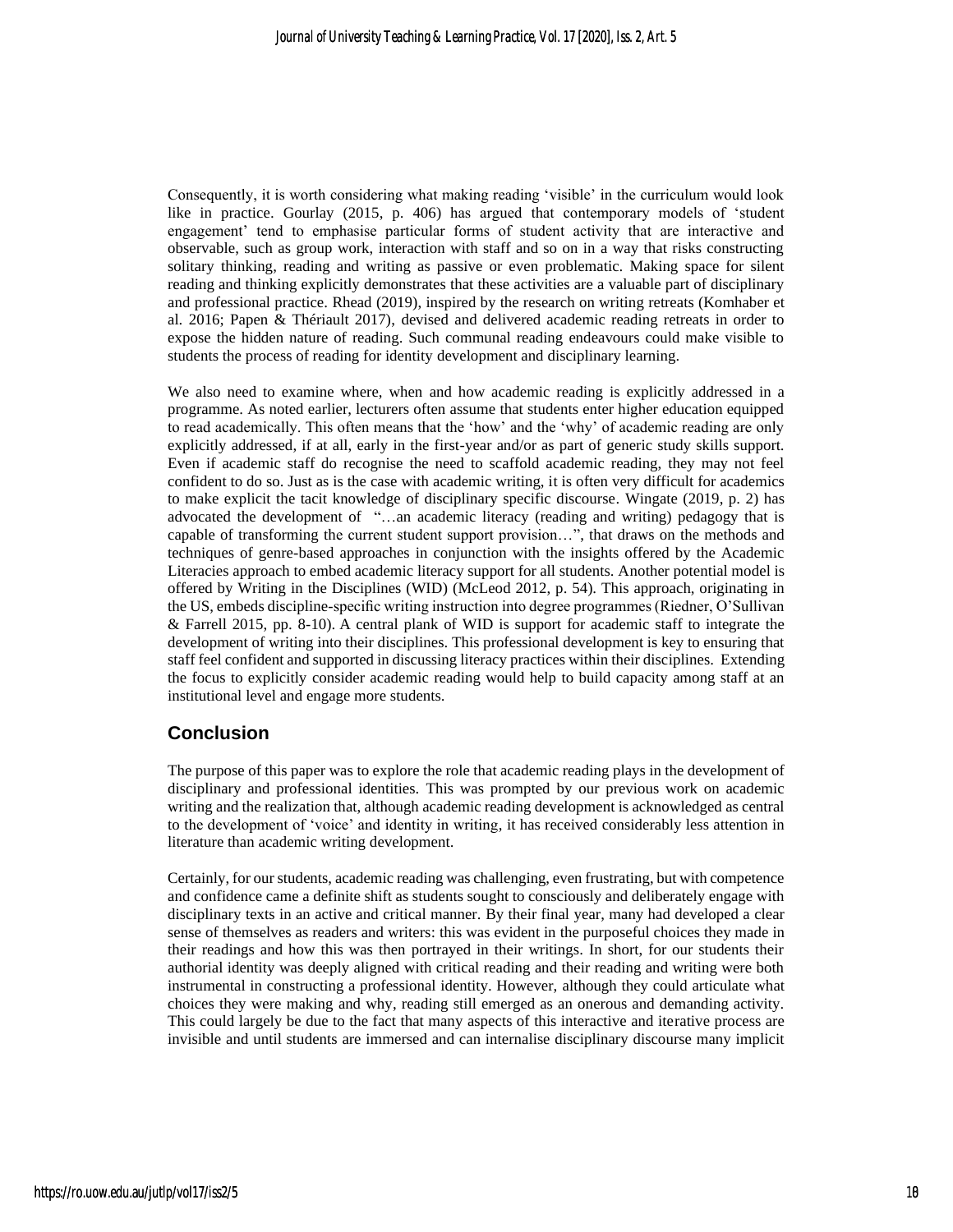norms and conventions remain elusive. Considering that academic reading is instrumental in the construction of academic and professional identities, it is now time to make explicit aspects of academic reading that heretofore have remained relatively invisible for students. We suggest that it is time to open a conversation about making space for reading in the curriculum.

#### **References**

- Aagaard, L, Conner, TW, & Skidmore, RL 2014, 'College textbook reading assignments and class time activity', *Journal of the Scholarship of Teaching and Learning*, vol.14, no.3, pp. 132–145.
- Abegglen, S, Burns, T & Sinfield, S 2019, 'It's learning development, Jim but not as we know it: Academic literacies in third space', *Journal of Learning Development in Higher Education*, vol.15, viewed 1 April 2020, [<http://journal.aldinhe.ac.uk/index.php/jldhe/article/view/500>](http://journal.aldinhe.ac.uk/index.php/jldhe/article/view/500).
- Bass, R & Linkon, S 2008, 'On the evidence of theory: Close reading as a disciplinary model for writing about teaching and learning', *Arts and Humanities in Higher Education,* vol. 7, pp. 245–61.
- Berry, T, Cook, L, Hill, N & Stevens, K 2010, 'An exploratory analysis of textbook usage and study habits: Misperceptions and barriers to success'. *College Teaching,* vol. 59, no.1, pp.31–9.
- Bharuthram, S 2012, 'Making a case for the teaching of reading across the curriculum in higher education', *South African Journal of Education*, vol. 32, no. 12, pp. 205-214.
- Bharuthram, S & Clarence, S 2015, 'Teaching academic reading as a disciplinary practice in higher education', *South African Journal of Higher Education,* vol. 29, no. 2, pp. 42-55.
- Braun, V & Clarke, V 2006, 'Using thematic analysis in psychology' *Qualitative Research in Psychology*, vol. 3, no. 2, pp. 77-101.
- Brost, BD & Bradley, KA 2006, 'Student compliance with assigned reading: A case study', *Journal of Scholarship of Teaching and Learning,* vol. 6, no. 2, pp. 101–11.
- Carless, D, Salter, D, Yang, M, & Lam, J 2011, 'Developing sustainable feedback practices', *Studies in Higher Education*, vol. 36, pp. 395-407.
- Cherif, AH, Adams, GE, Movahedzadeh, F, Martyn, MA & Dunning, J 2014, 'Why do students fail? Faculty perspective', *Higher Learning Commission,* viewed 1 October 2019 [<https://www.researchgate.net/publication/274310227\\_Why\\_Do\\_Students\\_Fail\\_Faculty's](https://www.researchgate.net/publication/274310227_Why_Do_Students_Fail_Faculty)  $Perspective$ .
- Chong, SL 2016, 'Rethinking aliteracy: When undergraduates surrender their reading choices', *Literacy*, vol. 50, no. 1, pp. 14–22.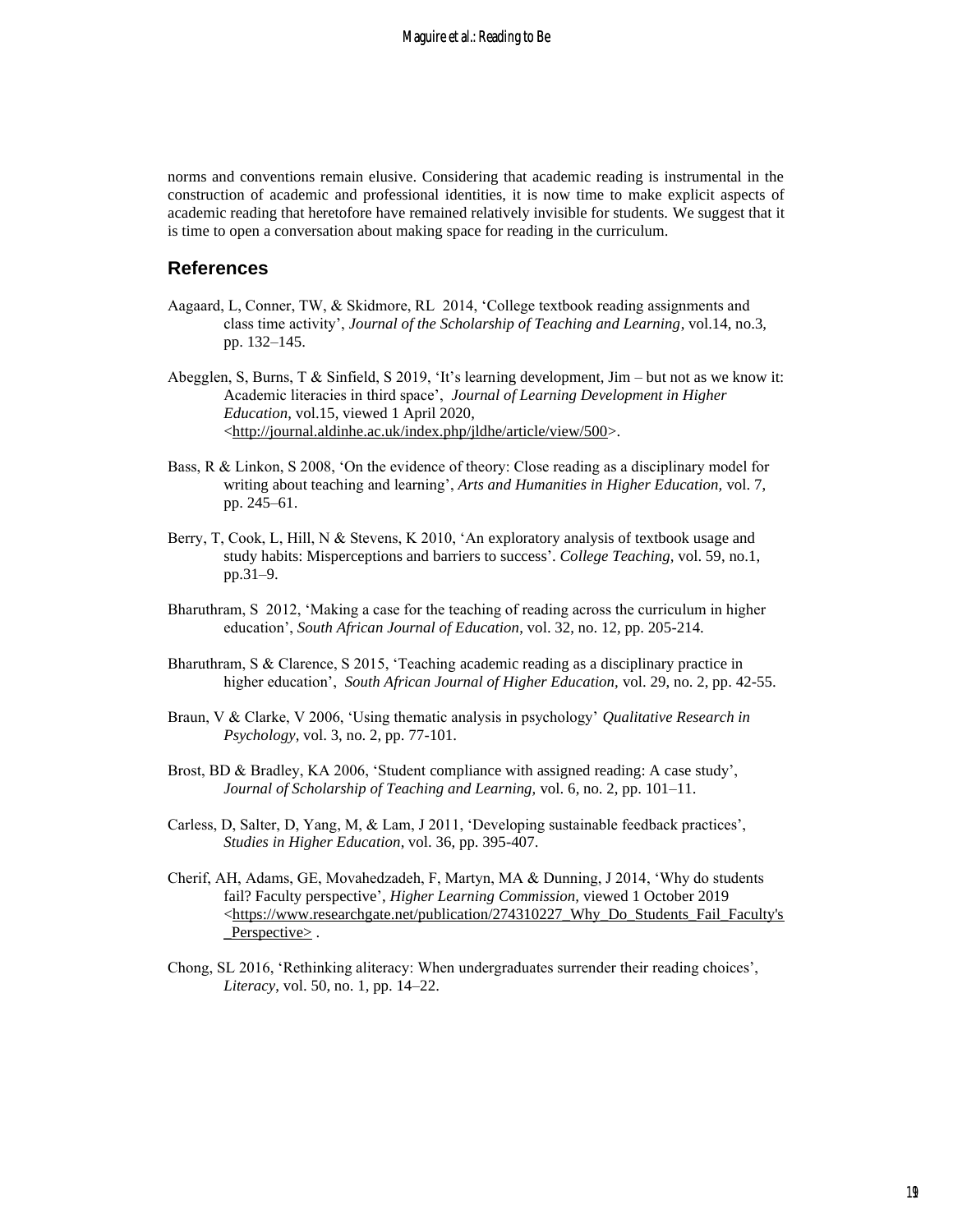- Cronje, R, Murray, K, Rohlinger,& Wellnitz, T 2013, 'Using the science writing heuristic to improve undergraduate writing in biology', *International Journal of Science Education*, vol. 35, no. 16, pp. 2718–2731.
- de Brun, C 2019,'Teaching critical thinking and critical consciousness through literature in thirdlevel education', *All Ireland Journal of Teaching and Learning in Higher Education,* vol. 11, no. 3, pp. 1-20.
- Delahunt, B, Everitt-Reynolds, A, Maguire, M & Sheridan, FA 2012, 'Situating academic writing in the undergraduate curriculum: Some reflections', *All Ireland Journal of Teaching and Learning in Higher Education,* vol. 4, no. 2, pp. 69.1-69.10.
- Douglas, K, Barnett, T, Poletti, A, Seaboyer, J & Kennedy, R 2015, 'Building reading resilience: re-thinking reading for the literary studies classroom', *Higher Education Research & Development*, vol. 35, no. 2, pp. 254-266.
- Everitt-Reynolds, A, Maguire, M & Delahunt, B 2018, ''They don't want my opinion do they?': Authorial identity and transitions into and within higher education,' in K Spelman Miller & M Stevenson (eds). *Transitions in Writing.* Brill, Boston, pp. 143-169.
- Faizah, AM 2004, 'Adult learners' characteristics and their academic reading strategies: A case study', PhD thesis, Universiti Kebangsaan Malaysia.
- Farrell, A, O'Sullivan, Í & Tighe-Mooney, S 2015, 'An Introduction to Higher Education Writing Centres'*, All Ireland Society for Higher Education/Irish Network for the Enhancement of Writing*, Maynooth.
- Fatiloro Oluwayemisi, F, Oyekola Adebimpe, A, Hameed, Bilkis, A & Oseni Muinat, A 2017, 'A survey on the reading habits among colleges of education students in the information age', *Journal of Education and Practice*, vol. 8, no.8, pp. 106-110.
- Gourlay, L 2015, 'Student engagement' and the tyranny of [participation'](https://iris.ucl.ac.uk/iris/publication/1113952/13), *Teaching in Higher Education,* vol. 20, no.4, pp. 402-411.
- Hermida, J 2009, 'The importance of teaching academic reading skills in first year university courses', *The International Journal of Research and Review*, vol. 3, pp. 20-28.
- Hill, L & Meo, AI 2015, 'A Bourdieusian approach to academic reading: Reflections on a South African teaching experience', *Teaching in Higher Education*, vol. 20, no. 8, pp. 845-856.
- Hoeft, ME 2012, 'Why university students don't read: What professors can do to increase compliance', *International Journal for the Scholarship of Teaching and Learning,* vol. 6, no. 2, p. 12.
- Horner, B 2013, 'Ideologies of literacy: Academic Literacies and Composition Studies', *Literacy in Composition Studies*, vol. 1, no. 1, pp. 1-9.
- Ivanič, R 1998, '*Writing and Identity: The Discoursal Construction of Identity in Academic Writing',* Benjamins Publishing Company, Amsterdam.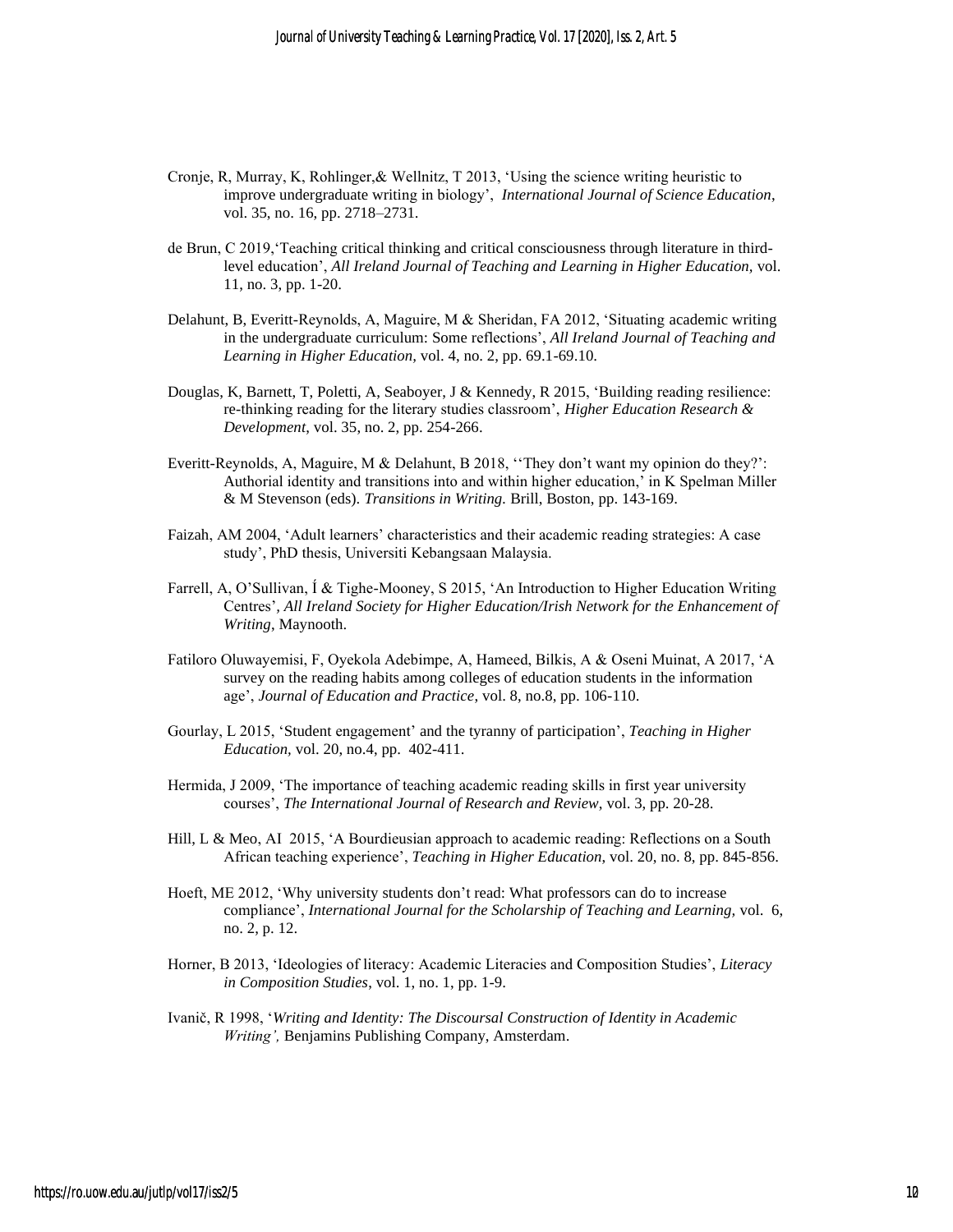Krashen, S 2016, 'Compelling reading and problem-solving: The easy way (and the only way) to high levels of language, literacy, and life competence', in L Yiu-nam (ed.), *Epoch Making in English Language Teaching and Learning*. Twenty-fifth International Symposium on English Teaching (pp. 115-125). English Teachers' Association, viewed 17 March 2020, <http://www.sdkrashen.com/content/ articles/2016 krashen eta compelling reading and ps.pdf  $>$ .

- Lea, M & Street, B 2006, 'The 'Academic Literacies' model: Theory and applications', *Theory Into Practice*, vol. 45, no. 4, pp. 368-377.
- Lei, S Bartlett, K, Gorney, S & Herschbach, T 2010, 'Resistance to reading compliance among college students: Instructors' perspectives', *College Student Journal*, vol. 44, no. 2, pp. 219-229.
- Lillis, T & Scott, M 2007, 'Defining academic literacies research: Issues of epistemology, ideology and strategy', *Journal of Applied Linguistics*, vol. 4, no. 1, pp. 5-31.
- Lockhart, T, & Soliday, M 2016, 'The critical place of reading in writing transfer (and beyond): A report of student experiences', *Pedagogy*, vol. 16, no. 1, pp. 23-37.
- Mann, S 2000, 'The student experience of reading', *Higher Education*, vol. 39, pp. 297-317.
- Marchant, G 2002, 'Student Reading of assigned Articles: Will This Be on the Test?', *Teaching of Psychology,* vol. 29, no. 1, pp. 49–51.
- McLeod, S 2012, 'The pedagogy of writing across the curriculum', in T Myers Zawacki & PM Rogers (eds). *Writing Across the Curriculum: A Critical Sourcebook*, Bedford/St. Martin's.
- McMinn, MR, Tabor, A, Trihub, Bl, Taylor, L & Dominguez, AW 2009, 'Reading in graduate school: A survey of doctoral students in clinical psychology', *Faculty Publications-Grad School of Clinical Psychology*, 168, viewed 2 March 2020, [<https://digitalcommons.georgefox.edu/gscp\\_fac/168](https://digitalcommons.georgefox.edu/gscp_fac/168) >.
- Moje, E, & Luke, A 2009, 'Literacy and identity: Examining the metaphors in history and contemporary research,' *Reading Research Quarterly*, vol.44, no.4, pp. 415–437.
- Nelson, N & Castelló, M 2012, 'Academic writing and authorial voice', in M Castelló & C Donahue (eds.), *University Writing: Selves and Texts in Academic Societies.* Emerald, Bingley, pp.33-52.
- Ngwenya, T 2010, 'Correlating first-year law students' profile with the language demands of their content subjects', *Per Linguam*, vol. 26, pp.74-99.
- O'Shea, C., McKenna, S and Thompson, C 2019, 'We throw away our books: Students' reading practices nad identities, *Linguistics and Education*, vol. 49, pp.1-10.
- Park, JJ & Schallert, DL 2019, 'Talking, reading and writing like an educational psychologist: The role of discourse practices in graduate students' professional identity development', *Learning, Culture and Social Interaction*, vol 22, article 100243.